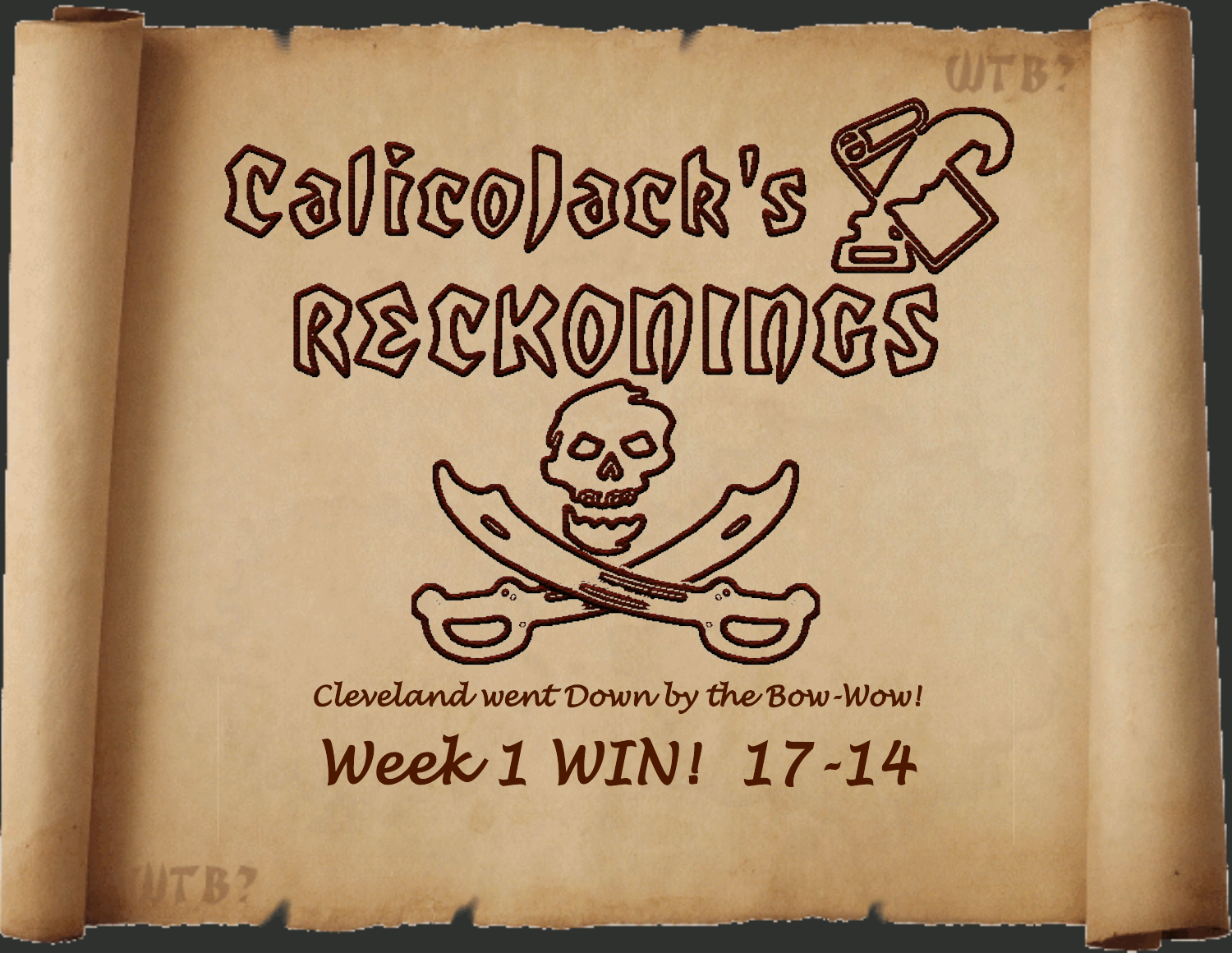## *Browns Belayed!*

*An old foe came to lead the long anticipated attack on the Cove. We knew him as a cat. Now, he comes as a scurvy dog! But, he could not fetch a victory once the tide turned against him!*

*His attack was swift as some of the new hands on the defensive watch were getting their bearings. But, a quick come about moved us into position to cut the lead down to 7-3 with a long shot by our kicker! As the heat became withering, another attack ended when they ran the ball in from ten yards... Without a response, it was looking bad for our mates as they were attacked again. But the heat got to the old castaway this time! An old hand showed how to steal the pig, and he ran his best to set up a spectacular score to make it 14-10...*

*After regrouping midway through the battle, the scalawags brought their heavies into play. I believe that one of them was a Moor. But, they fumbled away their best chance. They hit the doldrums and threatened no more...*

*That is when our crew caught the wind in the sails. A long cannon shot hit it's mark. That score sent the invaders away, all tucking their tails!*

*Next, it's "Here, kitty kitty"!*

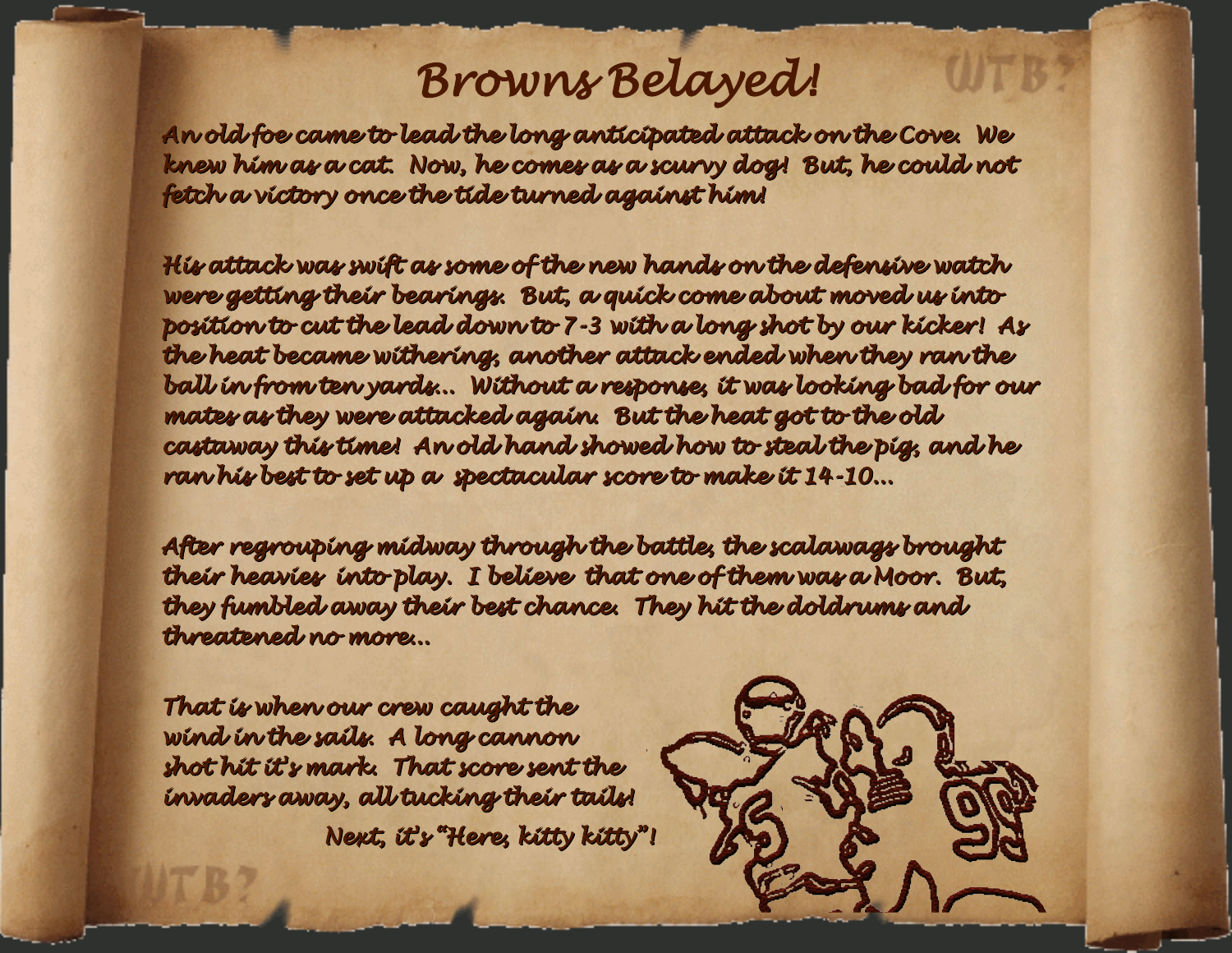

*After giving up two scores early on, the defensive jacks manned the yard. The return of an interception, when it seemed another score was about to be added, took the wind from the scurvy dogs!*

*A fumble and recovery turned another rally away. Another late interception sealed the victory for the crew!*

*In all, it was a good day. Some lessons learned when looking deeper...*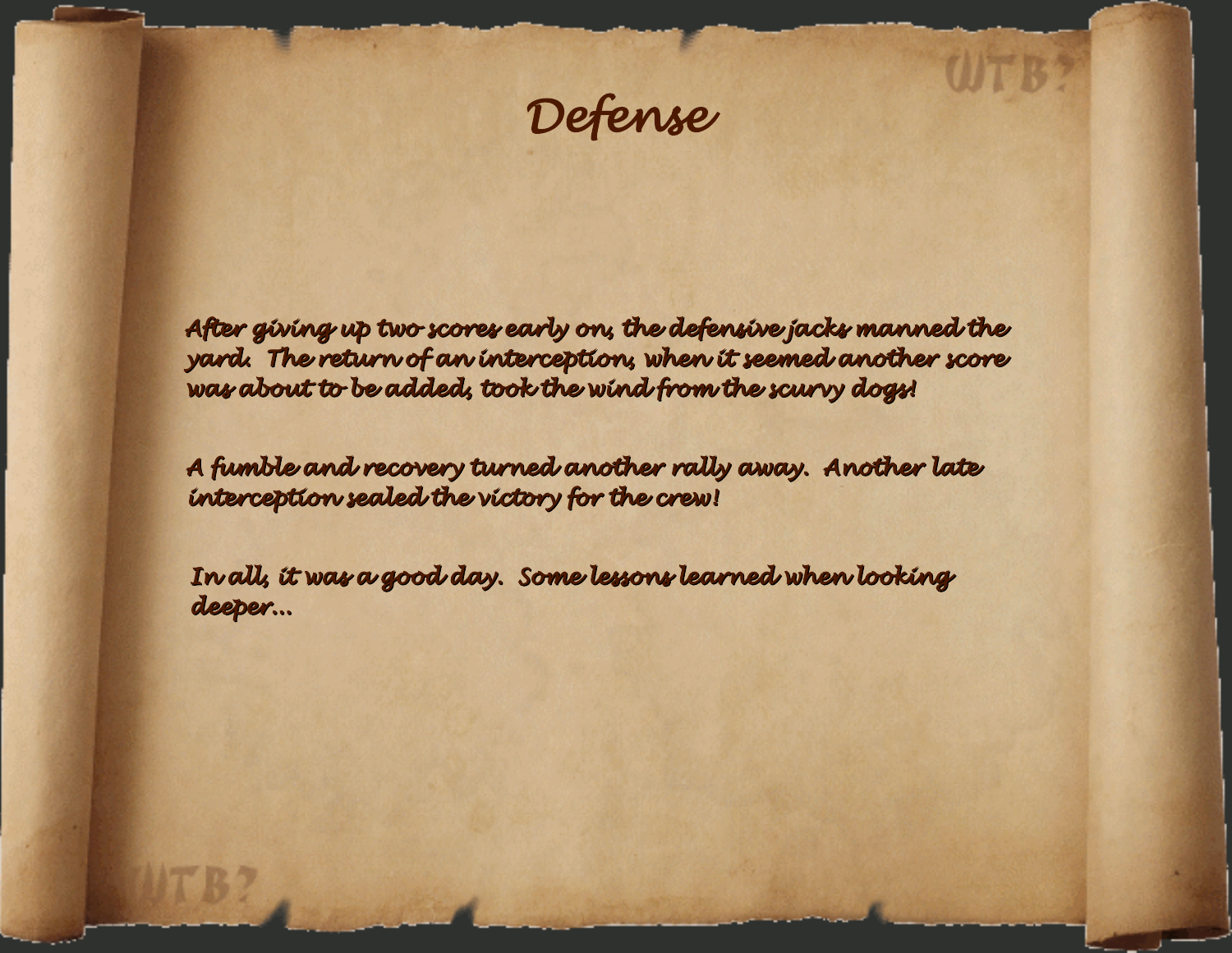## *Defending the Pass*





*With an able mate called to the mast by Lord Goodell, the short right flats were a favorite area to attack.*

WERS

*A grappling hook could have helped in landing the Tight Ends!*

*Deep middle is not a place to leave your watch...*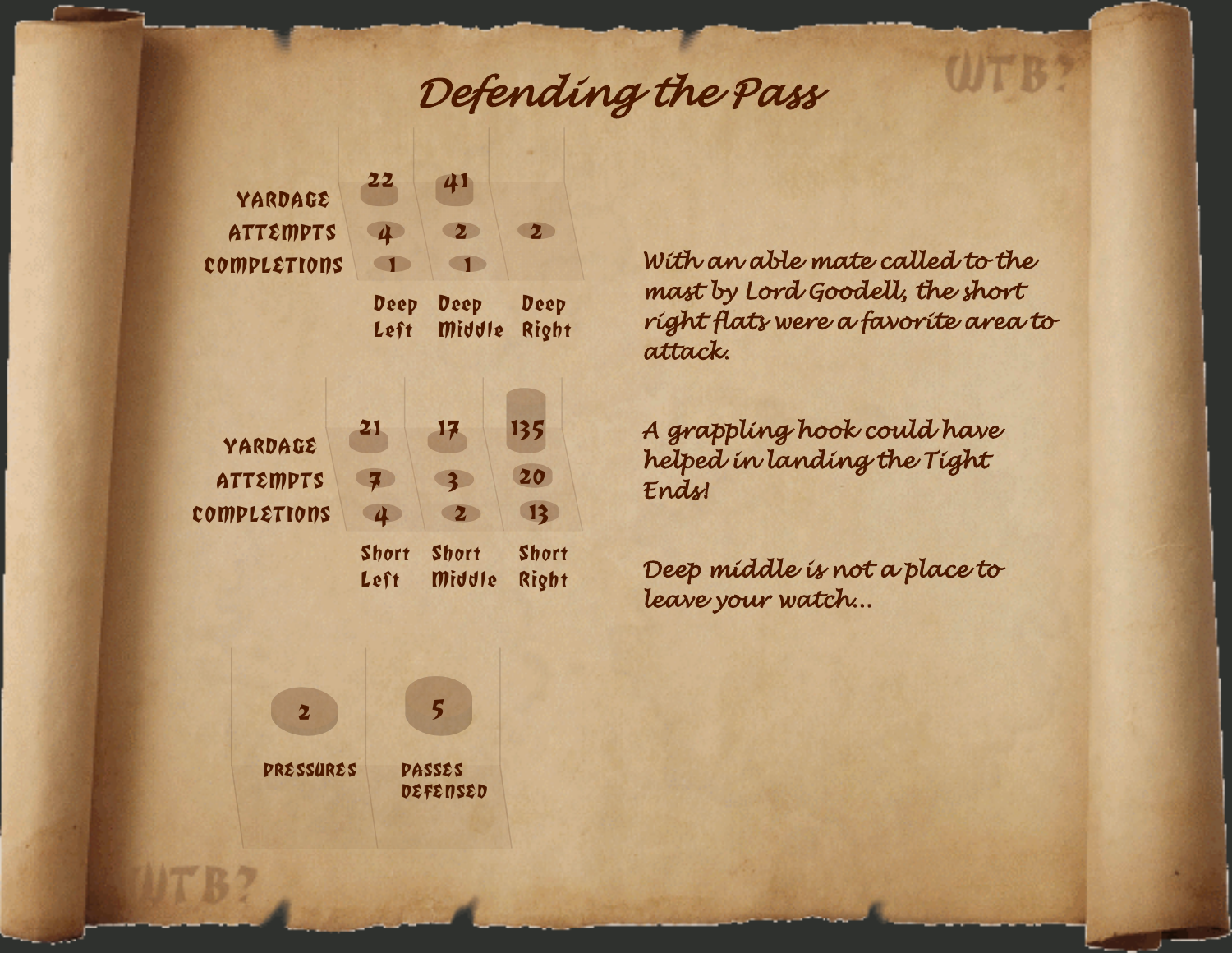## *Defending the Run*



*Two long runs in the middle gaps and some end sweeps were most damaging. They sneak attacked, when the crew was expecting a pass on third and twelve! The long scamper was when our most able tackler was sidelined.*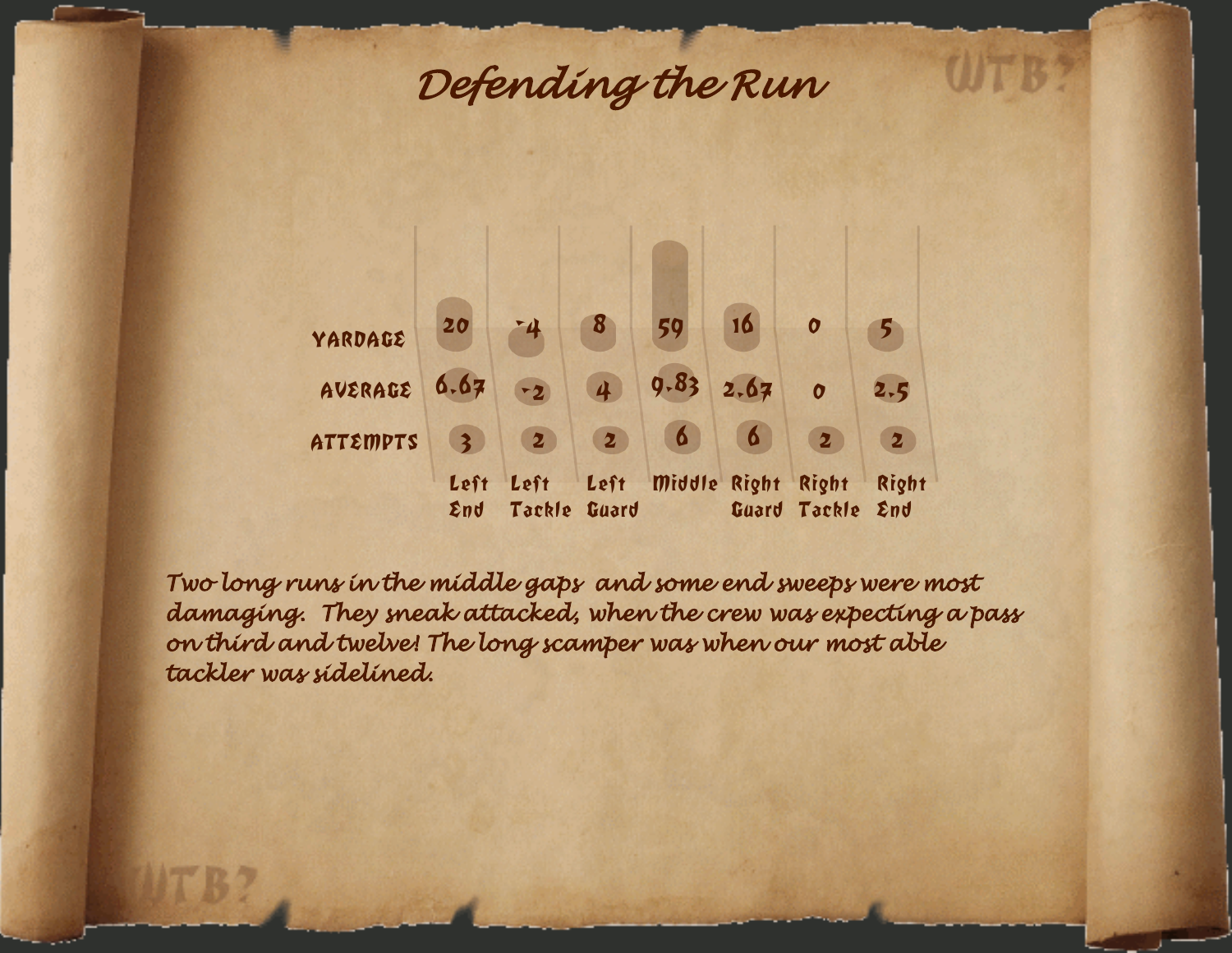*Offense*

*Persistence paid off for the helmsman as his damaged hand and fleet feet contributed to scoring the victory!*

*The slow start had the crew on a nine play drive, but ended with a punt after only gaining thirty-three yards. With the exception of one flanking run by the quarterback that setup a long field goal, the crew had no drive until they found themselves at the cusp of a score.*

*When they needed it the most, they found themselves with a short distance to go for the winning score. The cannons sounded six, and then seven times!*

*All that was left was to control the ball, which proved to be difficult...*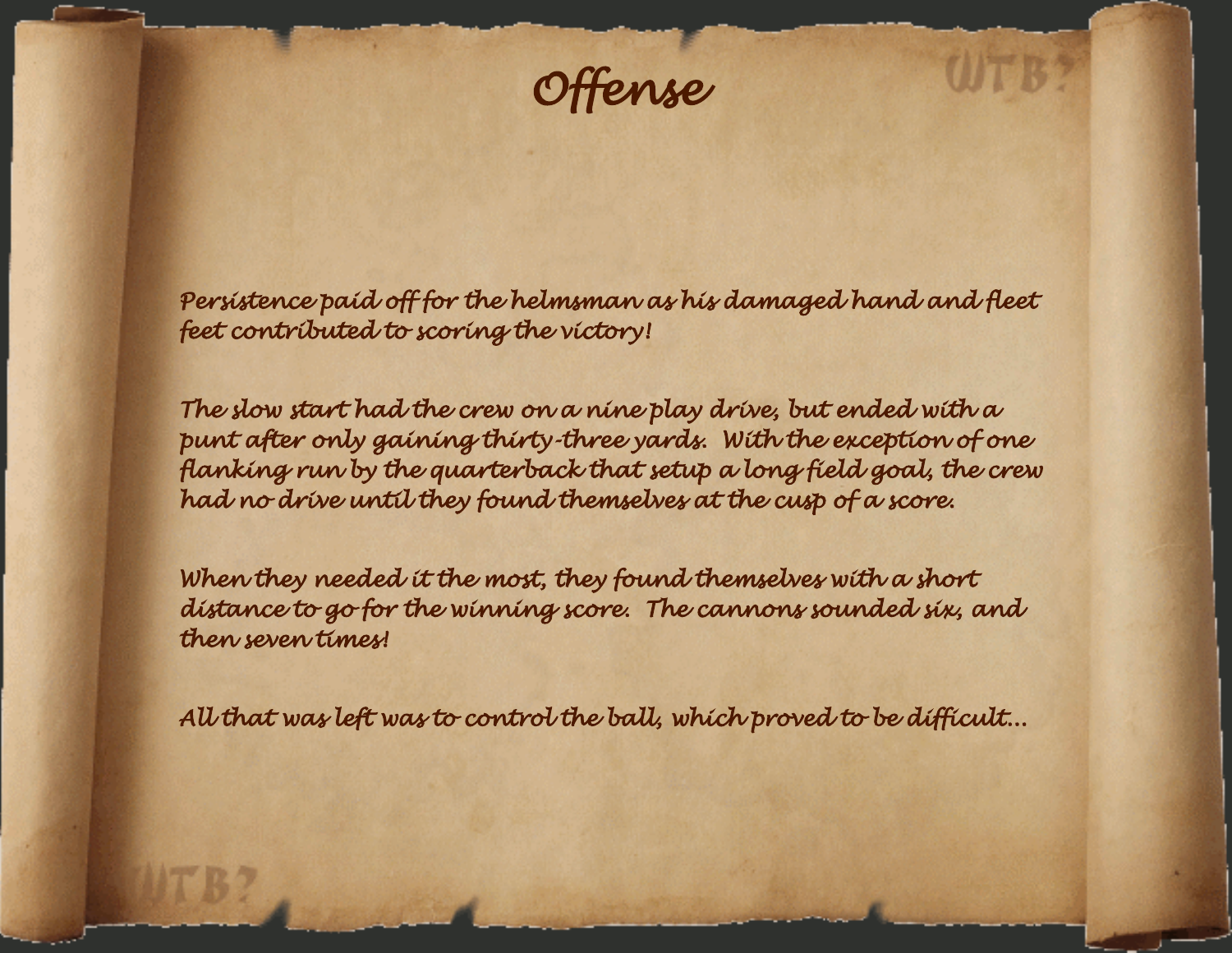# *Passing Offense*



Left Middle Right



*Only one of five shots to the deep right hit the mark, but it found the treasure!*

*One turnover came on a throw to the deep right...*

*Short range shots were fairly spread amongst all areas attacked. Even though the throws were true, they didn't gain much yardage...*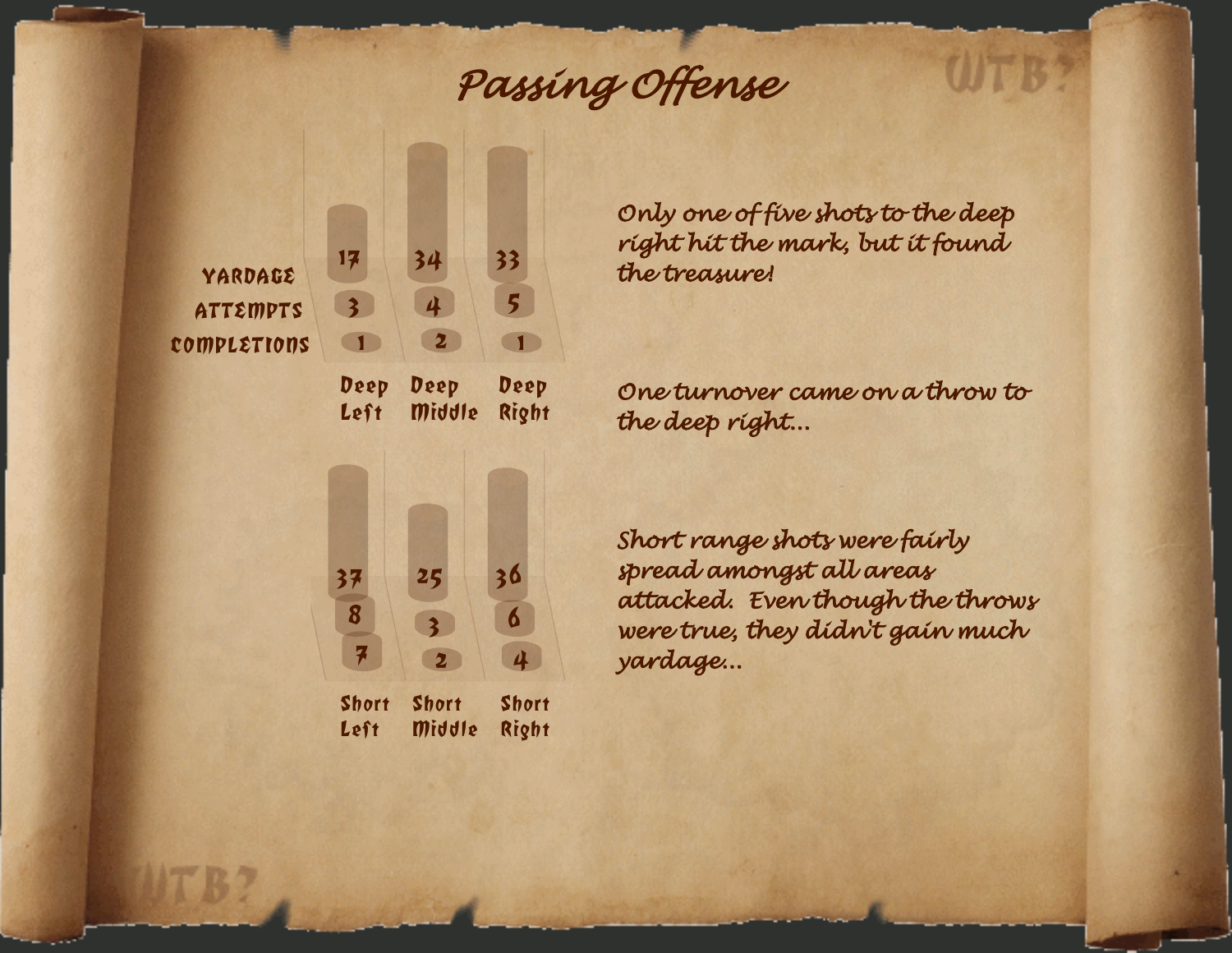## *Running Offense*

*Most successful runs came on the outer edges. Constant increases in yardage as the attack went to the right. The exception was the one attempt that lost two yards at the right tackle gap.*

*No scoring came from the running game, but a turnover did...*

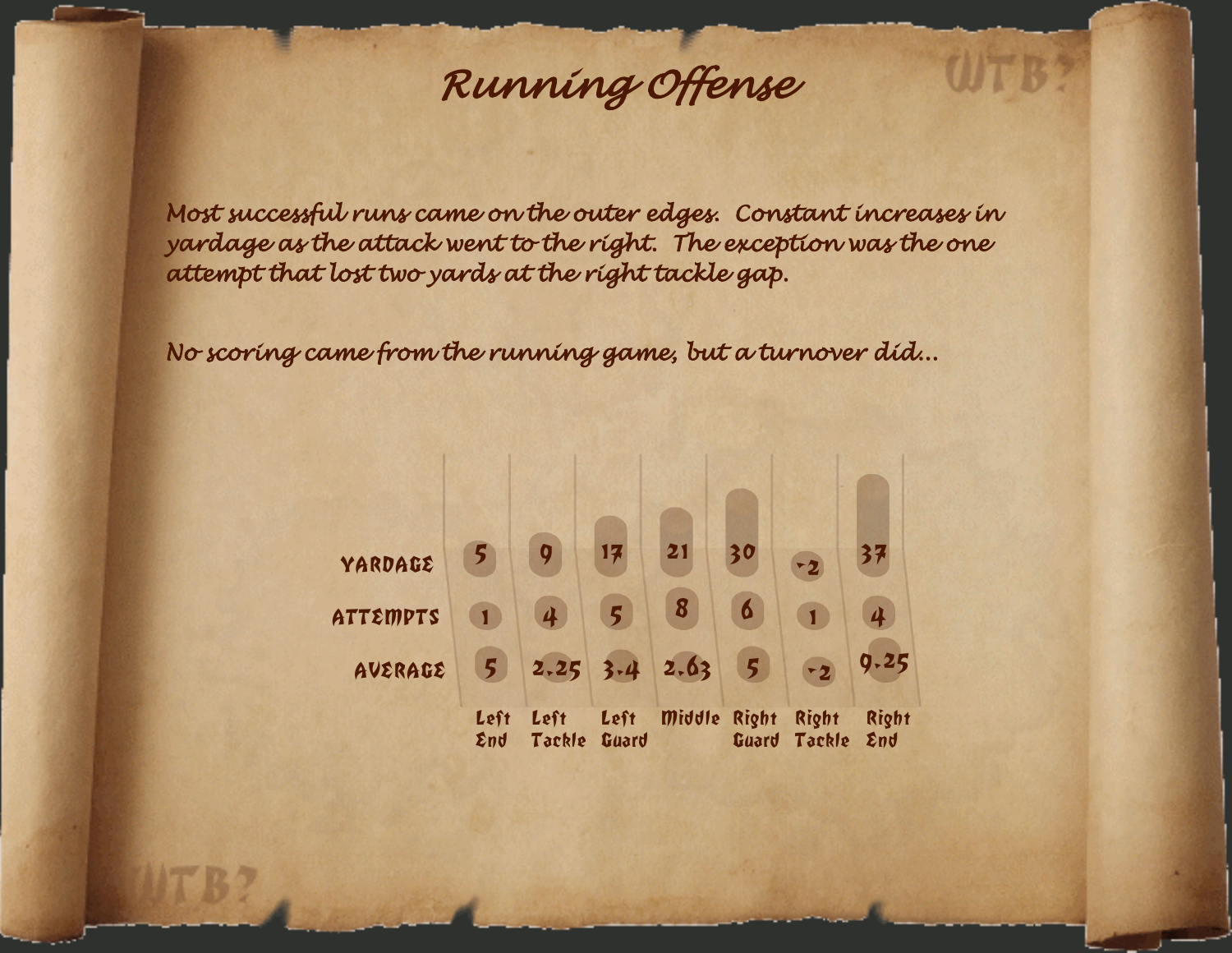# *Wefense*

# *Kicks and Coverage*



*I don't know what a squib is, but I never wanted to kick one... Happy Barth day! No misses...*

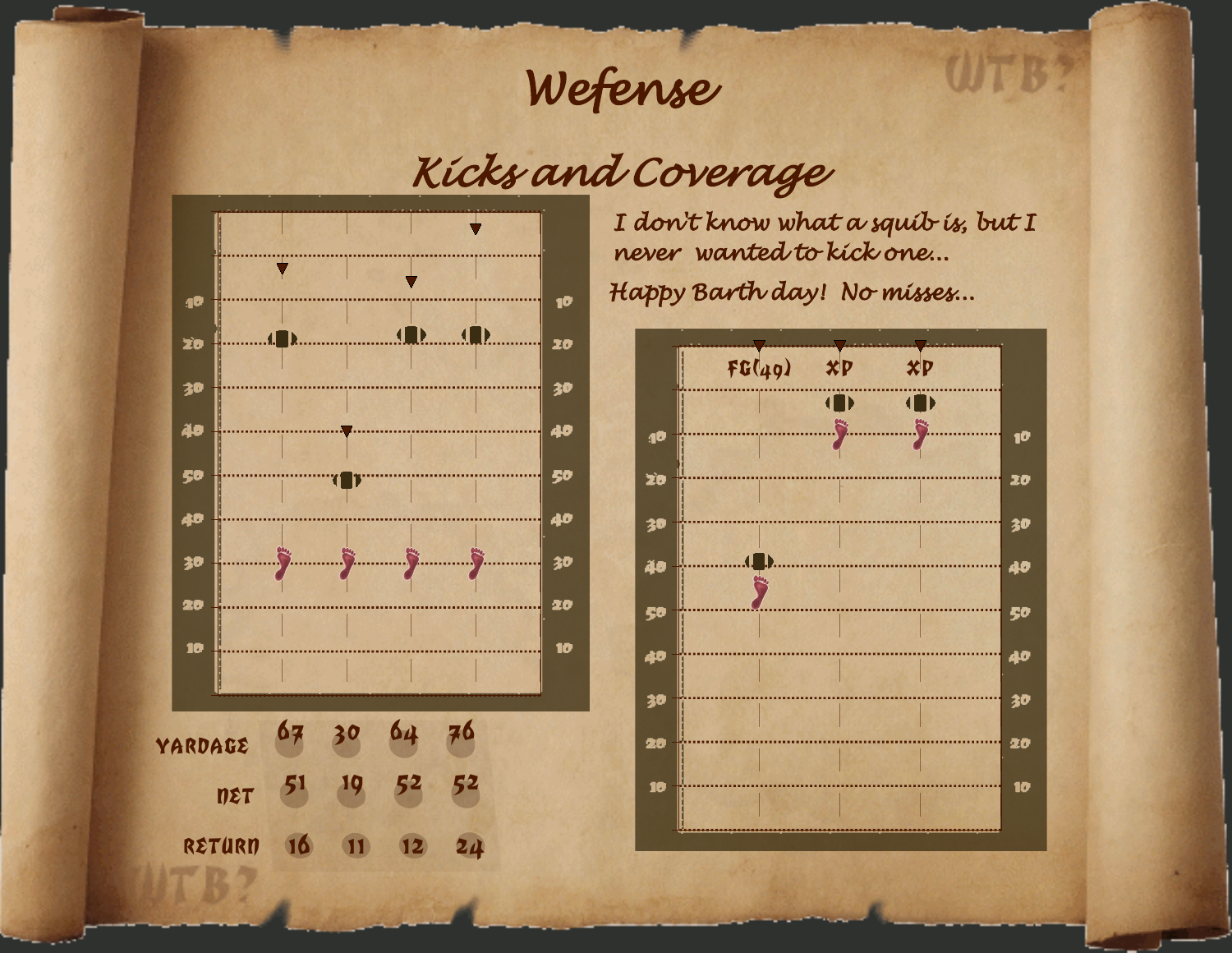### *Punts and Coverage*

*The new hand, or left foot I should say, had trouble aloft. When the wind was at his back, he did well. A head wind is always foul (probably why the "head" is at the head of a ship!). A nice 45 yard boot put the dogs back at their 7...*

*Only three of the punts were returned, and for minimal distances. A net of 37 yards on an average of 41 yards and two downed inside of the 20 yard line made for a good effort by the crew...*

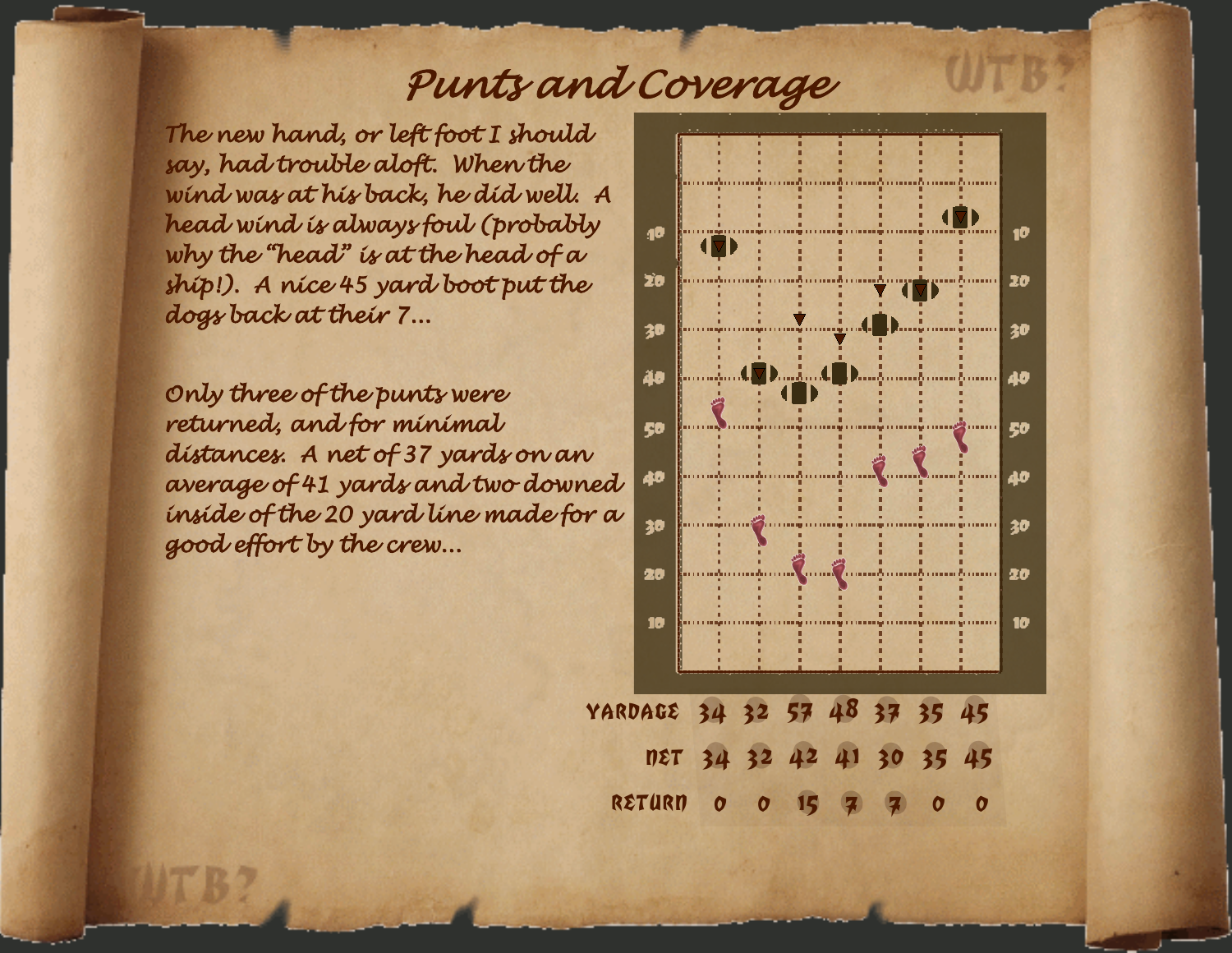## *Kick and Punt Returns*



*Two touch-backs and three penalties! The whole crew took fortyfive stripes for the sins of a few. The "X" marks the spots where the treasure should have been!*